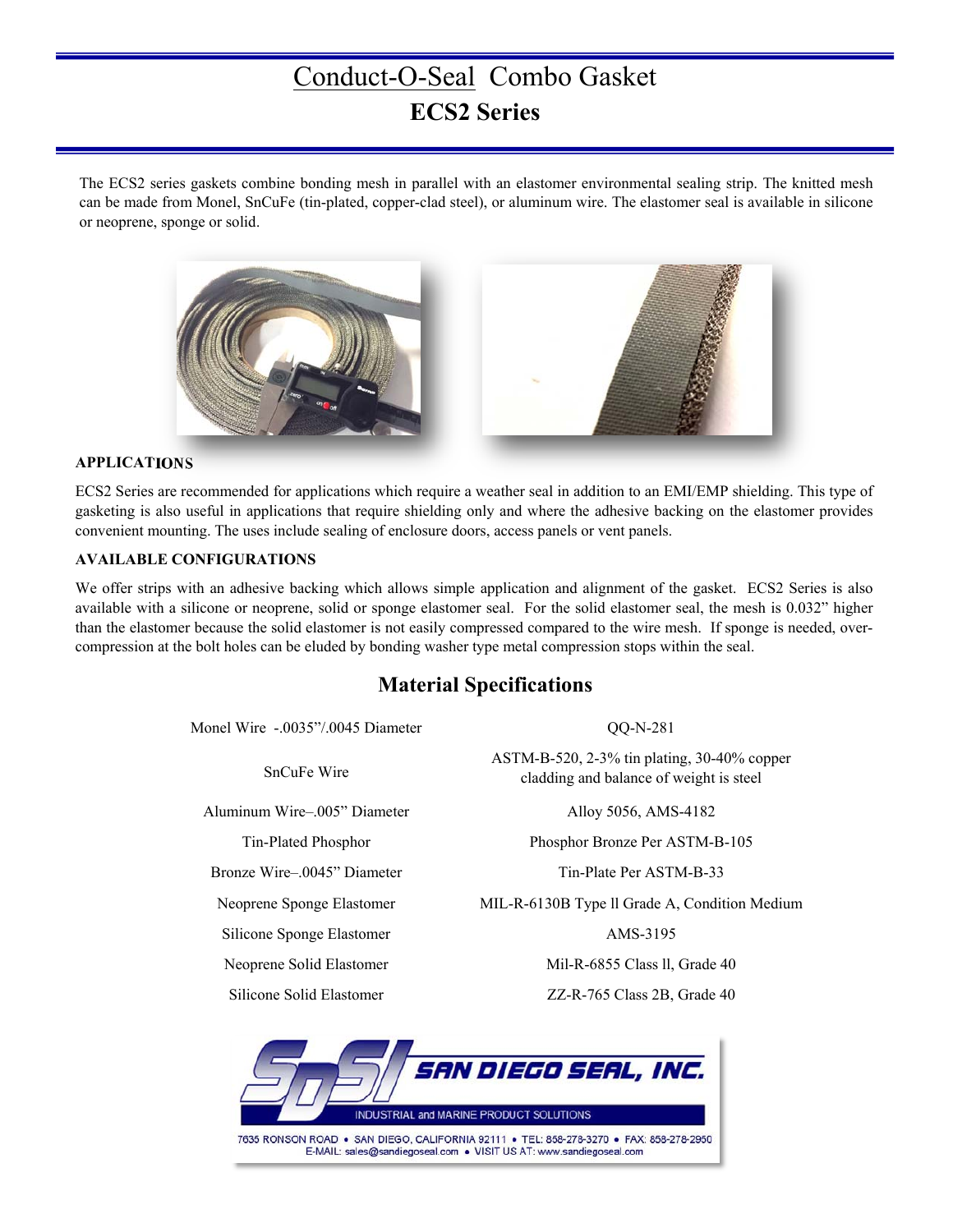# Conduct-O-Seal Combo Gasket **ECS2 Series**



### **SPONGE ELASTOMER WITH MESH STRIP**

| <b>ELASTOMER</b> |                           | <b>MESH</b>     |              | WITHOUT P.S.A.         |                |                        |                 | WITH P.S.A.            |                |                        |                 |
|------------------|---------------------------|-----------------|--------------|------------------------|----------------|------------------------|-----------------|------------------------|----------------|------------------------|-----------------|
|                  |                           |                 |              | <b>NEOPRENE SPONGE</b> |                | <b>SILICONE SPONGE</b> |                 | <b>NEOPRENE SPONGE</b> |                | <b>SILICONE SPONGE</b> |                 |
| <b>HEIGHT A</b>  | <b>WIDTH B</b>            | <b>HEIGHT C</b> | WIDTH D      | <b>MONEL</b>           | SnCuFe         | <b>MONEL</b>           | SnCuFe          | <b>MONEL</b>           | SnCuFe         | <b>MONEL</b>           | SnCuFe          |
| 0.062(1.57)      | 0.250(6.35)               | 0.062(1.57)     | 0.125(3.18)  | <b>ECS2-1</b>          | $ECS2-2$       | $ECS2-3$               | $ECS2-4$        | $ECS2-5$               | <b>ECS2-6</b>  | $ECS2-7$               | $ECS2-8$        |
| 0.062(1.57)      | 0.375(9.53)               | 0.062(1.57)     | 0.125(3.18)  | <b>ECS2-9</b>          | ECS2-10        | ECS2-11                | ECS2-12         | ECS2-13                | ECS2-14        | ECS2-15                | ECS2-16         |
| 0.062(1.57)      | 0.500(12.70)              | 0.062(1.57)     | 0.125(3.18)  | ECS2-17                | <b>ECS2-18</b> | <b>ECS2-19</b>         | <b>ECS2-20</b>  | ECS2-21                | <b>ECS2-22</b> | ECS2-23                | <b>ECS2-24</b>  |
| 0.062(1.57)      | 0.625(15.88)              | 0.062(1.57)     | 0.125(3.18)  | ECS2-25                | ECS2-26        | ECS2-27                | <b>ECS2-28</b>  | ECS2-29                | ECS2-30        | ECS2-31                | ECS2-32         |
| 0.093(2.36)      | 0.250(6.35)               | 0.093(2.36)     | 0.125(3.18)  | <b>ECS2-33</b>         | ECS2-34        | ECS2-35                | ECS2-36         | ECS2-37                | <b>ECS2-38</b> | ECS2-39                | <b>ECS2-40</b>  |
| 0.093(2.36)      | 0.375(9.53)               | 0.093(2.36)     | 0.125(3.18)  | ECS2-41                | ECS2-42        | ECS2-43                | <b>ECS2-44</b>  | <b>ECS2-45</b>         | <b>ECS2-46</b> | ECS2-47                | <b>ECS2-48</b>  |
| 0.093(2.36)      | 0.500(12.70)              | 0.093(2.36)     | 0.125(3.18)  | <b>ECS2-49</b>         | ECS2-50        | ECS2-51                | ECS2-52         | ECS2-53                | ECS2-54        | ECS2-55                | ECS2-56         |
| 0.093(2.36)      | 0.750(19.05)              | 0.093(2.36)     | 0.125(3.18)  | ECS2-57                | <b>ECS2-58</b> | ECS2-59                | <b>ECS2-60</b>  | ECS2-61                | ECS2-62        | ECS2-63                | <b>ECS2-64</b>  |
| 0.125(3.18)      | 0.125(3.18)               | 0.125(3.18)     | 0.125(3.18)  | ECS2-65                | <b>ECS2-66</b> | <b>ECS2-67</b>         | <b>ECS2-68</b>  | <b>ECS2-69</b>         | <b>ECS2-70</b> | ECS2-71                | ECS2-72         |
| 0.125(3.18)      | 0.188(4.78)               | 0.125(3.18)     | 0.125(3.18)  | ECS2-73                | ECS2-74        | ECS2-75                | ECS2-76         | <b>ECS2-77</b>         | <b>ECS2-78</b> | ECS2-79                | <b>ECS2-80</b>  |
| 0.125(3.18)      | 0.250(6.35)               | 0.125(3.18)     | 0.125(3.18)  | <b>ECS2-81</b>         | <b>ECS2-82</b> | <b>ECS2-83</b>         | <b>ECS2-84</b>  | <b>ECS2-85</b>         | <b>ECS2-86</b> | <b>ECS2-87</b>         | <b>ECS2-88</b>  |
| 0.125(3.18)      | 0.250(6.35)               | 0.125(3.18)     | 0.250(6.35)  | <b>ECS2-89</b>         | <b>ECS2-90</b> | ECS2-91                | <b>ECS2-92</b>  | <b>ECS2-93</b>         | <b>ECS2-94</b> | ECS2-95                | ECS2-96         |
| 0.125(3.18)      | 0.375(9.53)               | 0.125(3.18)     | 0.125(3.18)  | <b>ECS2-97</b>         | <b>ECS2-98</b> | <b>ECS2-99</b>         | <b>ECS2-100</b> | ECS2-101               | ECS2-102       | ECS2-103               | <b>ECS2-104</b> |
| 0.125(3.18)      | 0.500(12.70)              | 0.125(3.18)     | 0.125(3.18)  | ECS2-105               | ECS2-106       | ECS2-107               | <b>ECS2-108</b> | ECS2-109               | ECS2-110       | ECS2-111               | ECS2-112        |
| 0.125(3.18)      | 0.500(12.70)              | 0.125(3.18)     | 0.250(6.35)  | ECS2-113               | ECS2-114       | ECS2-115               | ECS2-116        | ECS2-117               | ECS2-118       | ECS2-119               | ECS2-120        |
| 0.125(3.18)      | 0.500(12.70)              | 0.125(3.18)     | 0.500(12.70) | ECS2-121               | ECS2-122       | ECS2-123               | ECS2-124        | ECS2-125               | ECS2-126       | ECS2-127               | ECS2-128        |
| 0.125(3.18)      | 0.625(15.88)              | 0.125(3.18)     | 0.125(3.18)  | ECS2-129               | ECS2-130       | ECS2-131               | ECS2-132        | ECS2-133               | ECS2-134       | ECS2-135               | ECS2-136        |
| 0.125(3.18)      | 0.750(19.05)              | 0.125(3.18)     | 0.125(3.18)  | ECS2-137               | ECS2-138       | ECS2-139               | ECS2-140        | ECS2-141               | ECS2-142       | ECS2-143               | ECS2-144        |
| 0.188(4.78)      | 0.188(4.78)               | 0.188(4.78)     | 0.125(3.18)  | ECS2-145               | ECS2-146       | ECS2-147               | ECS2-148        | ECS2-149               | ECS2-150       | ECS2-151               | ECS2-152        |
| 0.188(4.78)      | 0.250(6.35)               | 0.188(4.78)     | 0.125(3.18)  | ECS2-153               | ECS2-154       | ECS2-155               | ECS2-156        | ECS2-157               | ECS2-158       | ECS2-159               | ECS2-160        |
| 0.188(4.78)      | 0.375(9.53)               | 0.188(4.78)     | 0.125(3.18)  | ECS2-161               | ECS2-162       | ECS2-163               | ECS2-164        | ECS2-165               | ECS2-166       | ECS2-167               | ECS2-168        |
| 0.188(4.78)      | 0.500(12.70)              | 0.188(4.78)     | 0.125(3.18)  | ECS2-169               | ECS2-170       | ECS2-171               | ECS2-172        | ECS2-173               | ECS2-174       | ECS2-175               | ECS2-176        |
| 0.188(4.78)      | 0.750(19.05)              | 0.188(4.78)     | 0.250(6.35)  | ECS2-177               | ECS2-178       | ECS2-179               | ECS2-180        | ECS2-181               | ECS2-182       | ECS2-183               | ECS2-184        |
| 0.250(6.35)      | 0.250(6.35)               | 0.250(6.35)     | 0.125(3.18)  | ECS2-185               | ECS2-186       | ECS2-187               | ECS2-188        | ECS2-189               | ECS2-190       | ECS2-191               | ECS2-192        |
| 0.250(6.35)      | 0.500(12.70)              | 0.250(6.35)     | 0.125(3.18)  | ECS2-193               | ECS2-194       | ECS2-195               | ECS2-196        | ECS2-197               | ECS2-198       | ECS2-199               | <b>ECS2-200</b> |
| 0.250(6.35)      | 0.750(19.05)              | 0.250(6.35)     | 0.125(3.18)  | ECS2-201               | ECS2-202       | ECS2-203               | ECS2-204        | ECS2-205               | ECS2-206       | ECS2-207               | <b>ECS2-208</b> |
| 0.375(9.53)      | 0.250(6.35)               | 0.375(9.53)     | 0.125(3.18)  | ECS2-209               | ECS2-210       | ECS2-211               | ECS2-212        | ECS2-213               | ECS2-214       | ECS2-215               | ECS2-216        |
| 0.375(9.53)      | 0.500(12.70)              | 0.375(9.53)     | 0.250(6.35)  | ECS2-217               | ECS2-218       | ECS2-219               | ECS2-220        | ECS2-221               | ECS2-222       | ECS2-223               | ECS2-224        |
| 0.375(9.53)      | $\overline{0.7}50(19.05)$ | 0.375(9.53)     | 0.250(6.35)  | ECS2-225               | ECS2-226       | ECS2-227               | ECS2-228        | ECS2-229               | ECS2-230       | ECS2-231               | ECS2-232        |

NOTE- DIMENSIONS ARE IN INCHES AND (MM) / SPONGE ELASTOMER WITH TWO MESH STRIPS ALSO AVAILABLE UPON REQUEST



7635 RONSON ROAD • SAN DIEGO, CALIFORNIA 92111 • TEL: 858-278-3270 • FAX: 858-278-2950<br>E-MAIL: sales@sandiegoseal.com • VISIT US AT: www.sandiegoseal.com